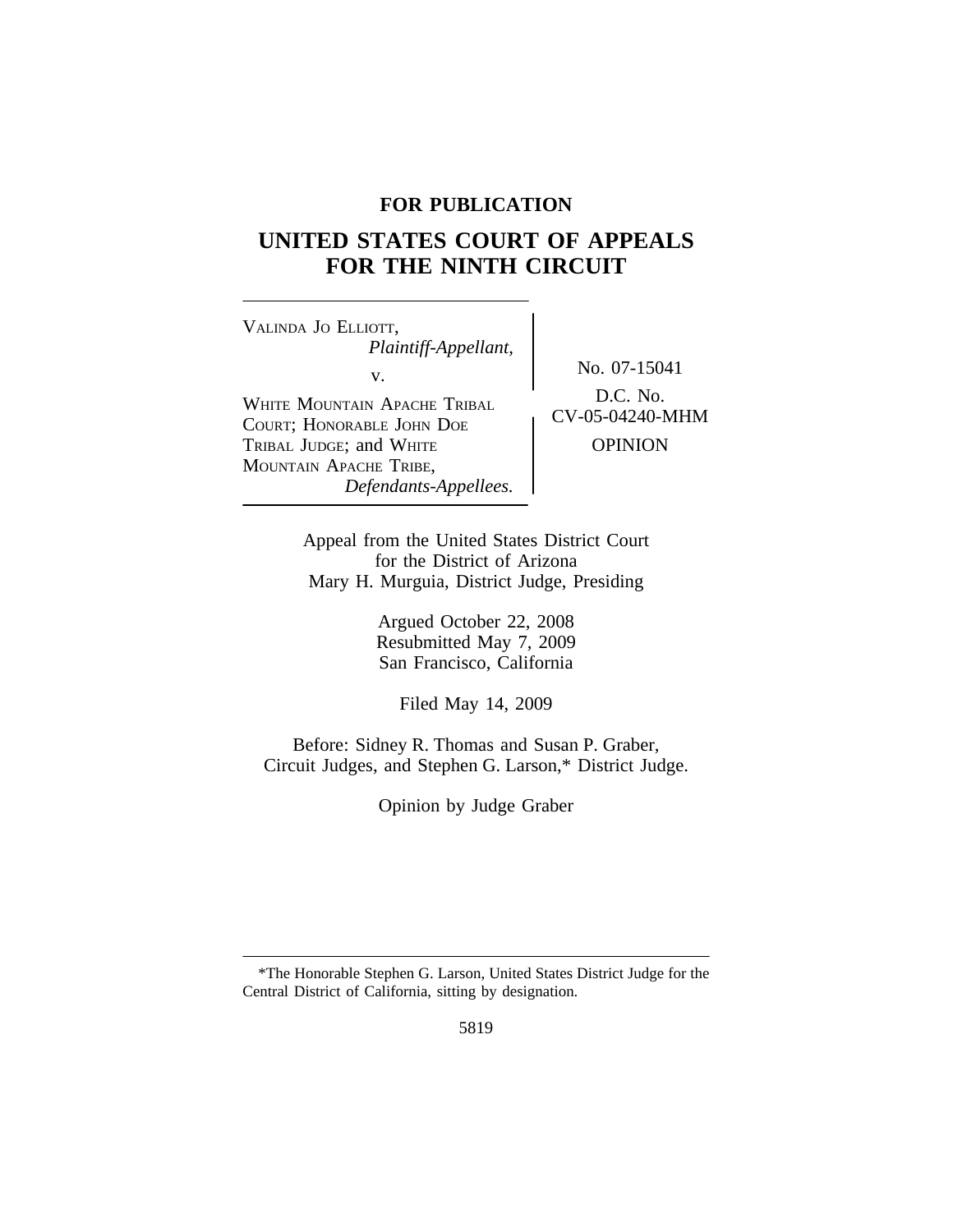## **COUNSEL**

Cari M. McConeghy-Harris, Law Offices of David Michael Cantor, P.C., Tempe, Arizona, for the plaintiff-appellant.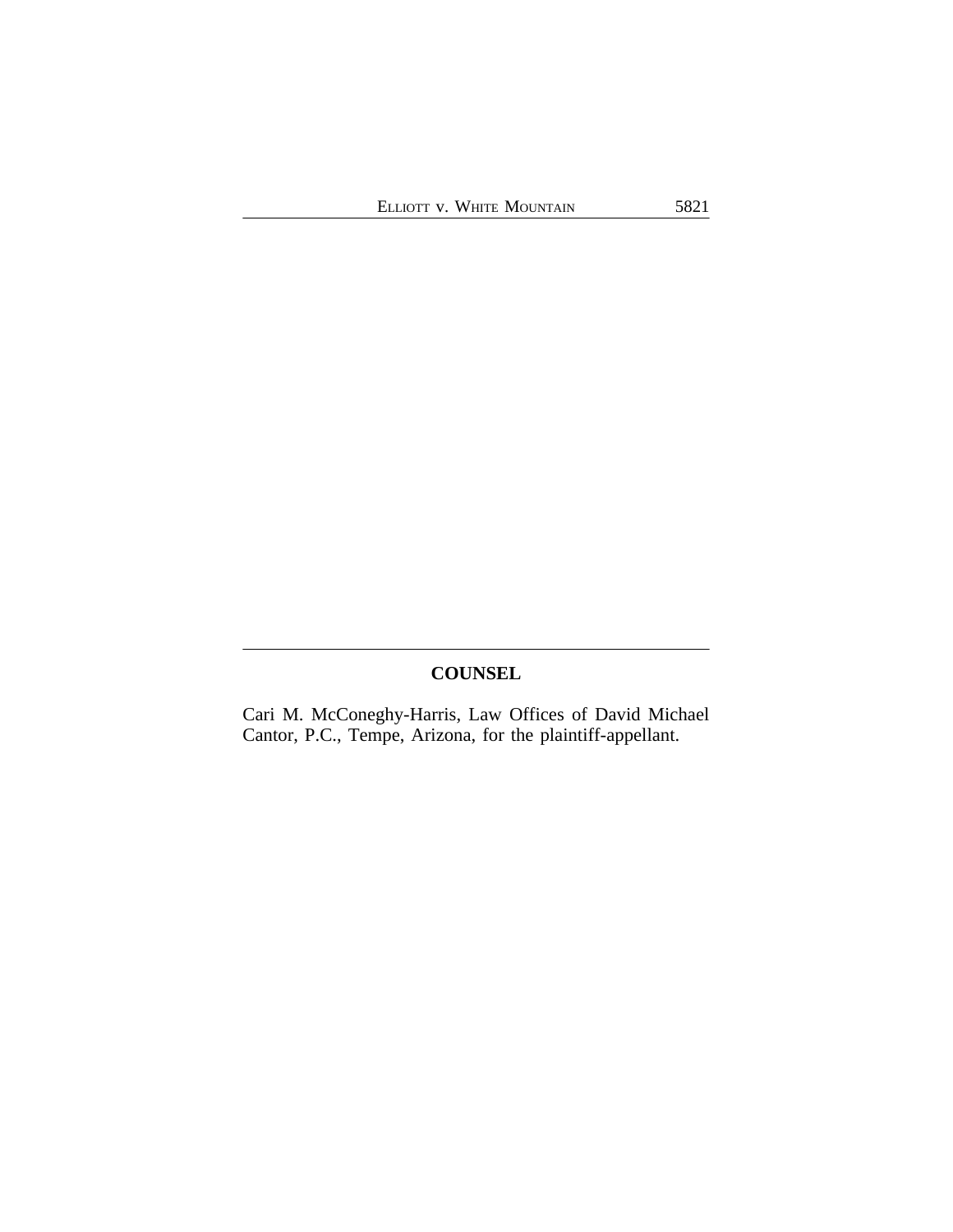Robert C. Brauchi, Tucson, Arizona, and Alexander B. Ritchie, White Mountain Apache Tribe, Whiteriver, Arizona, for the defendants-appellees.

Joe B. Sparks, The Sparks Law Firm, P.C., Scottsdale, Arizona, for the amicus curiae.

#### **OPINION**

GRABER, Circuit Judge:

A tribal court's jurisdiction over nonmembers of the tribe is limited. As a matter of comity, however, federal courts generally decline to entertain challenges to a tribal court's jurisdiction until the tribal court has had a full opportunity to rule on its own jurisdiction. Finding that no exception to that general rule applies here, the district court held that exhaustion of tribal court remedies is required. On de novo review, *Boozer v. Wilder*, 381 F.3d 931, 934 (9th Cir. 2004), we affirm.

#### FACTUAL AND PROCEDURAL HISTORY

In June 2002, Plaintiff Valinda Jo Elliott, a non-Indian, was riding in a private vehicle with her employer in the high desert of Arizona, in an area located within the borders of the White Mountain Apache Tribe's reservation. They got lost and ran out of fuel. Unadvisedly, they split up to search for help. Forest rangers rescued Plaintiff's employer but could not locate Plaintiff. For three days, she remained lost and without food, water, or proper clothing.

In her wanderings, Plaintiff saw a forest fire in the distance. On the third day, she spotted a news helicopter recording the fire, which had been named the Rodeo fire. In an understandable effort to attract the helicopter occupants' attention, Plaintiff set a small signal fire.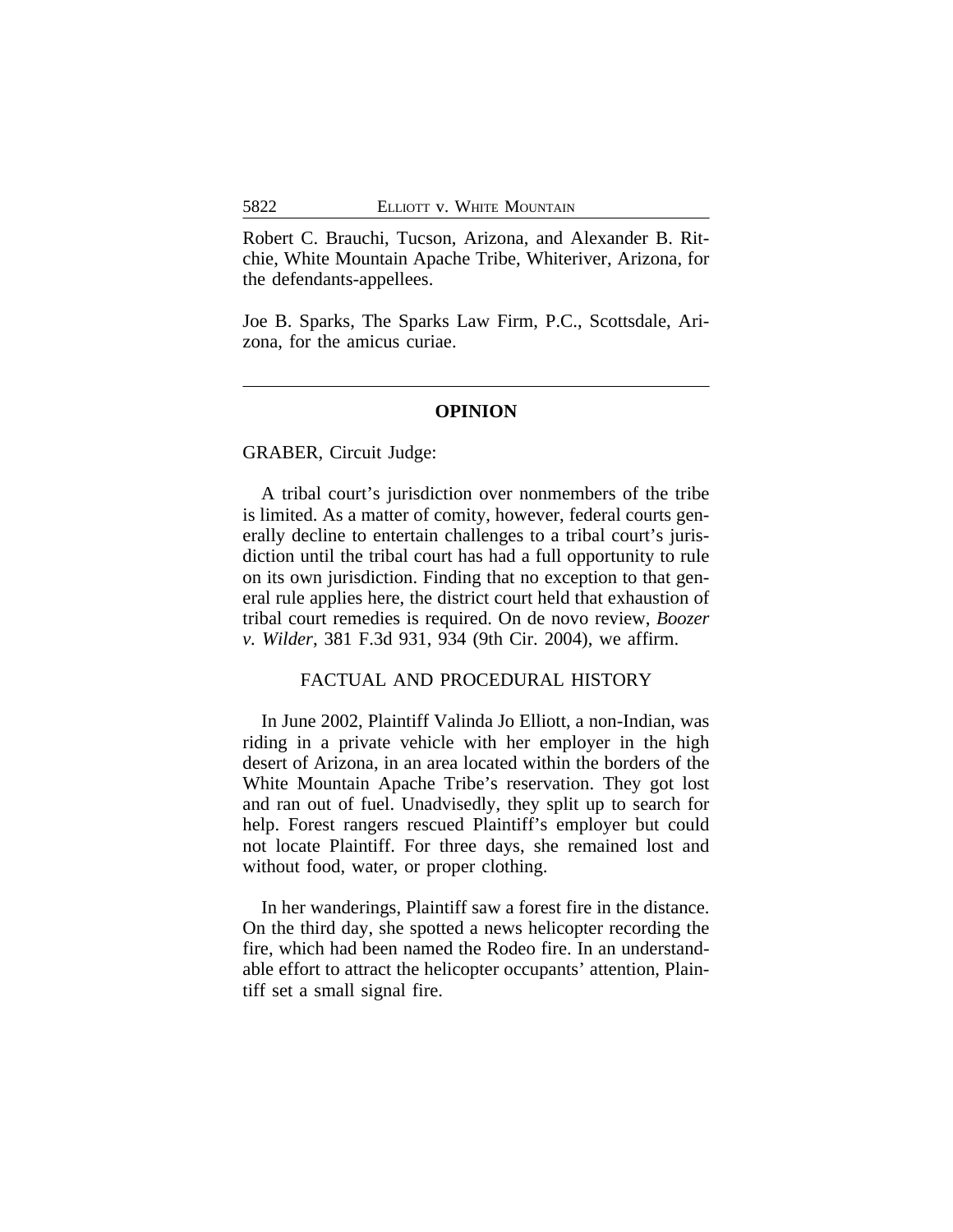Fortunately, her idea worked; the helicopter descended and rescued Plaintiff. Unfortunately, her signal fire grew into a substantial forest fire, which was named the Chediski fire. That fire eventually merged with the Rodeo fire and was dubbed, naturally, the Rodeo-Chediski fire. The combined fire burned more than 400,000 acres of land and caused millions of dollars in damage.

The United States Attorney's Office did not prosecute Plaintiff.**<sup>1</sup>** The tribe, however, brought a civil action against Plaintiff in tribal court, seeking civil penalties and an order of restitution. The tribe brought eight claims against Plaintiff, alleging violations of tribal executive orders, the tribal game and fish code, the tribal natural resource code, and common law negligence and trespass.**<sup>2</sup>** Plaintiff (the defendant in that action) filed a motion to dismiss for lack of jurisdiction. The tribal trial court denied the motion, holding that it had jurisdiction under the relevant United States Supreme Court cases.

Plaintiff sought interlocutory appellate review of that decision in the tribal appellate court, but the tribal appellate court issued an order denying Plaintiff's request for appellate review. The tribal appellate court held that, under its rules of appellate procedure as promulgated by the tribal legislature, it cannot entertain interlocutory appeals. It therefore dismissed the appeal from a nonfinal order for lack of appellate jurisdiction and returned the case to the tribal trial court for further proceedings.

Plaintiff then brought this action in federal district court. Plaintiff seeks injunctive and declaratory relief against Defen-

**<sup>1</sup>**The United States Attorney's Office did prosecute Leonard Gregg, a part-time forest fire fighter who set the Rodeo fire in an effort to seek work. He was convicted of arson, sentenced to 120 months of imprisonment, and ordered to pay more than \$27 million in restitution.

**<sup>2</sup>**For simplicity, we refer to these sources of tribal law collectively as "tribal regulations."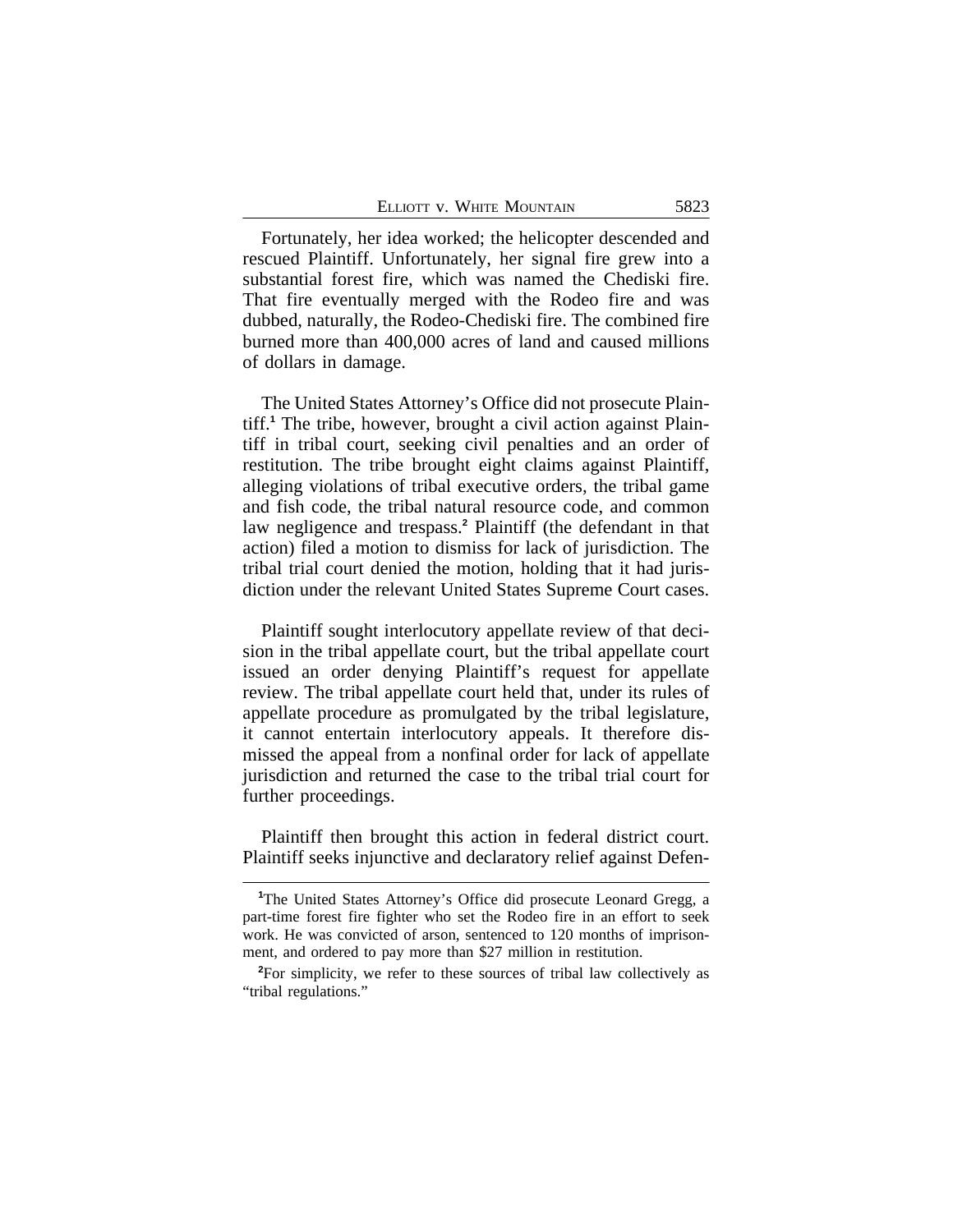dants White Mountain Apache Tribe, Honorable John Doe Tribal Judge, and White Mountain Apache Tribal Court, and from conducting any further proceedings in tribal court. The district court held that Plaintiff must exhaust her tribal court remedies and granted Defendants' motion to dismiss. The district court dismissed the action without prejudice to its refiling after Plaintiff has exhausted her tribal court remedies. Plaintiff timely appeals.

#### DISCUSSION

#### A. *Appellate Jurisdiction*

We have appellate jurisdiction pursuant to 28 U.S.C. § 1291 over the district court's final decision that Plaintiff must exhaust her tribal court remedies before refiling. Defendants argue that the district court's order and subsequent judgment are not "final" for purposes of § 1291 because those documents state that the action is dismissed "without prejudice." According to Defendants, the present decision is not "final" because Plaintiff eventually could refile after exhausting her tribal court remedies. We reject Defendants' hypertechnical reading of § 1291.

**[1]** The Supreme Court has explained that its

cases long have recognized that whether a ruling is "final" within the meaning of § 1291 is frequently so close a question that decision of that issue either way can be supported with equally forceful arguments, and that it is impossible to devise a formula to resolve all marginal cases coming within what might well be called the "twilight zone" of finality. Because of this difficulty this Court has held that the requirement of finality is to be given a "practical rather than a technical construction." **3**

**<sup>3</sup>**A search for a blanket rule among our own cases on whether dismissals without prejudice are "final" leads one into this "twilight zone," as we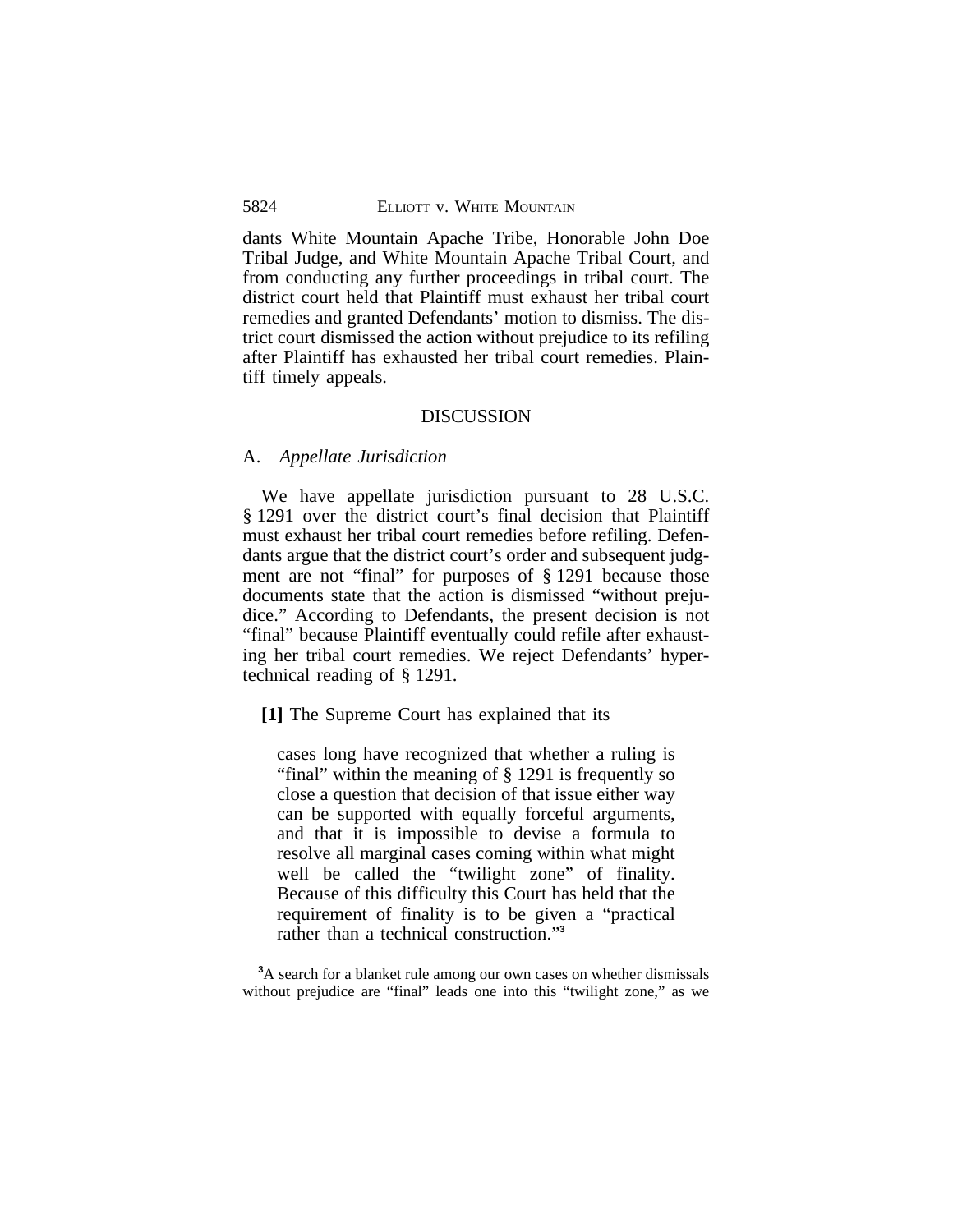ELLIOTT V. WHITE MOUNTAIN 5825

*Gillespie v. U.S. Steel Corp.*, 379 U.S. 148, 152 (1964) (quoting *Cohen v. Beneficial Indus. Loan Corp.*, 337 U.S. 541, 546 (1949)). In turn, we have given the following practical construction: "A ruling is final for purposes of § 1291 if it (1) is a full adjudication of the issues, and (2) clearly evidences the judge's intention that it be the court's final act in the matter." *Nat'l Distribution Agency v. Nationwide Mut. Ins. Co.*, 117 F.3d 432, 433 (9th Cir. 1997) (internal quotation marks omitted).

**[2]** We have no trouble concluding that the district court intended that the order be the court's final act in the matter. In *National Distribution Agency*, we expressed frustration with divining a court's intent from ambiguous orders and offered a practical suggestion: "Had the court entered a separate final judgment subsequent to the dismissal order, we would be confident the court intended no further action in the case." *Id.* at 434. Here, the district court followed our advice and helpfully entered a final judgment. The second prong of the finality test, which "focus[es] on the court's intent," *id.*, is therefore met.

**[3]** The first prong of the test, which is separate from the district court's intent, is whether there has been a "full adjudication of the issues." *Id.* at 433. Here, there has been a full adjudication of the issue whether Plaintiff must exhaust tribal court remedies. Unless and until Plaintiff exhausts her tribal court remedies, there is nothing further for the district court to do.

have given conclusory and somewhat contradictory statements on the subject. *Compare, e.g.*, *Laub v. U.S. Dep't of Interior*, 342 F.3d 1080, 1085 (9th Cir. 2003) ("A dismissal of an action without prejudice is a final appealable order."), *with Wakefield v. Thompson*, 177 F.3d 1160, 1162 (9th Cir. 1999) ("Although there are exceptions to the rule, dismissals with prejudice generally constitute final orders, while dismissals without prejudice generally do not.").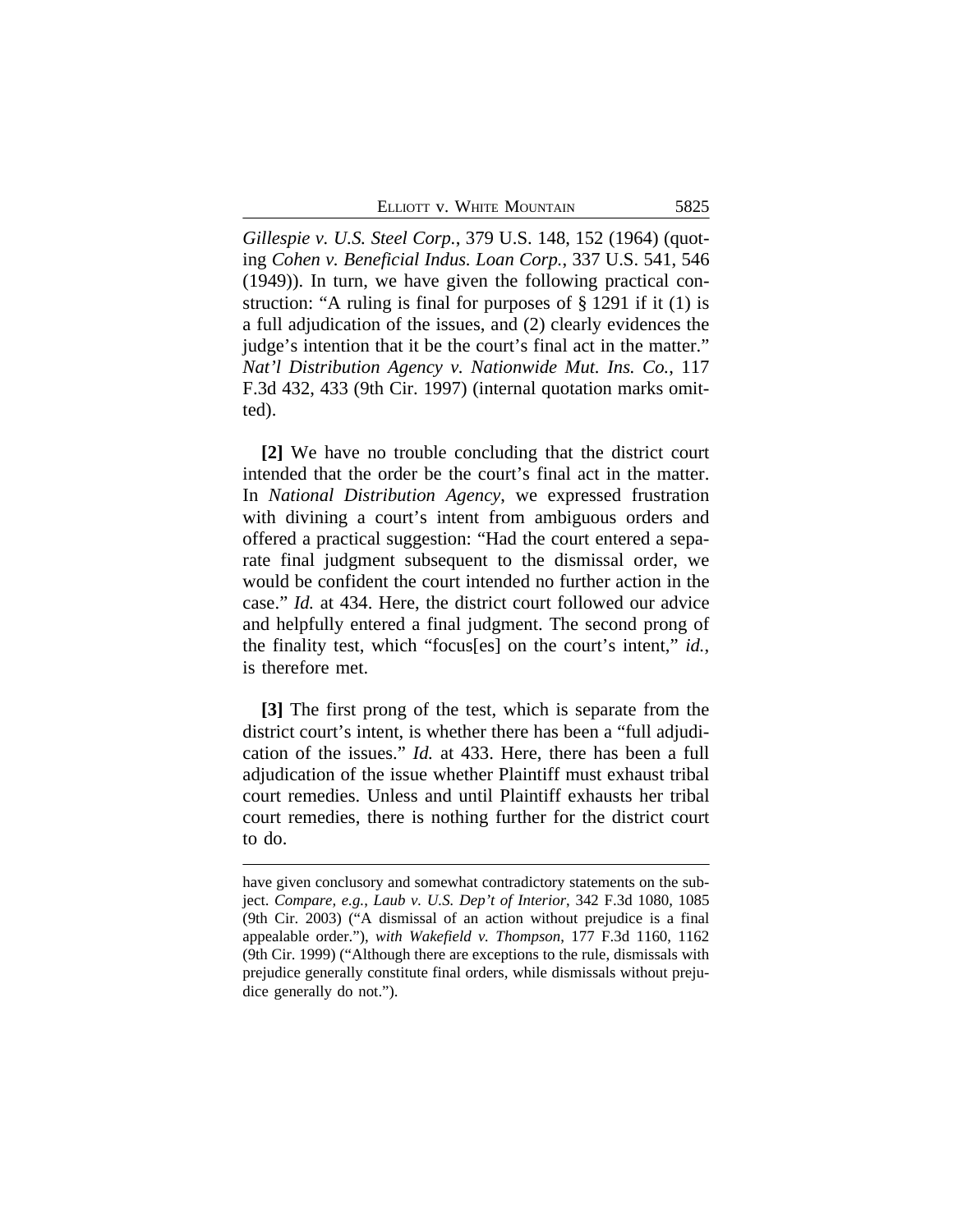Defendants counter that there are more issues before the district court than just exhaustion of tribal court remedies. They correctly point out that, *if* Plaintiff exhausts her tribal court remedies and returns to district court, there *will be* other issues on which the district court must rule (i.e., the merits of whether the tribal court has jurisdiction). According to Defendants, those issues remain before the district court now and the order dismissing the action without prejudice is therefore not final.

We reject Defendants' strained understanding of the issues before the district court. First, those additional issues *may* eventually come before the district court, but that is far from certain. It cannot be said that the district court will necessarily have to rule on them (for instance, the tribal appellate court could hold that it lacks jurisdiction or the parties could settle their dispute). Second, those issues are plainly not before the district court *at the present time*. Having dismissed the action, the district court is powerless to rule on the issues that might eventually come before it if a new action is filed in the future. Third, as discussed above, the Supreme Court has directed that appellate courts give a practical construction to the finality requirement. That guidance undermines Defendants' technical argument. We therefore turn to the merits of this appeal.

#### B. *Exhaustion of Tribal Court Remedies*

**[4]** "Non-Indians may bring a federal common law cause of action under 28 U.S.C. § 1331 to challenge tribal court jurisdiction." *Boozer*, 381 F.3d at 934 (citing *Nat'l Farmers Union Ins. Cos. v. Crow Tribe of Indians*, 471 U.S. 845, 850-53 (1985)). But a plaintiff must first exhaust tribal court remedies. *See, e.g.*, *Iowa Mut. Ins. Co. v. LaPlante*, 480 U.S. 9, 19 (1987); *Nat'l Farmers*, 471 U.S. at 856-57; *see also Atwood v. Fort Peck Tribal Court Assiniboine*, 513 F.3d 943, 948 (9th Cir. 2008) (applying the doctrine).

**[5]** Plaintiff acknowledges the doctrine generally but argues that it does not apply for two reasons. First, she argues that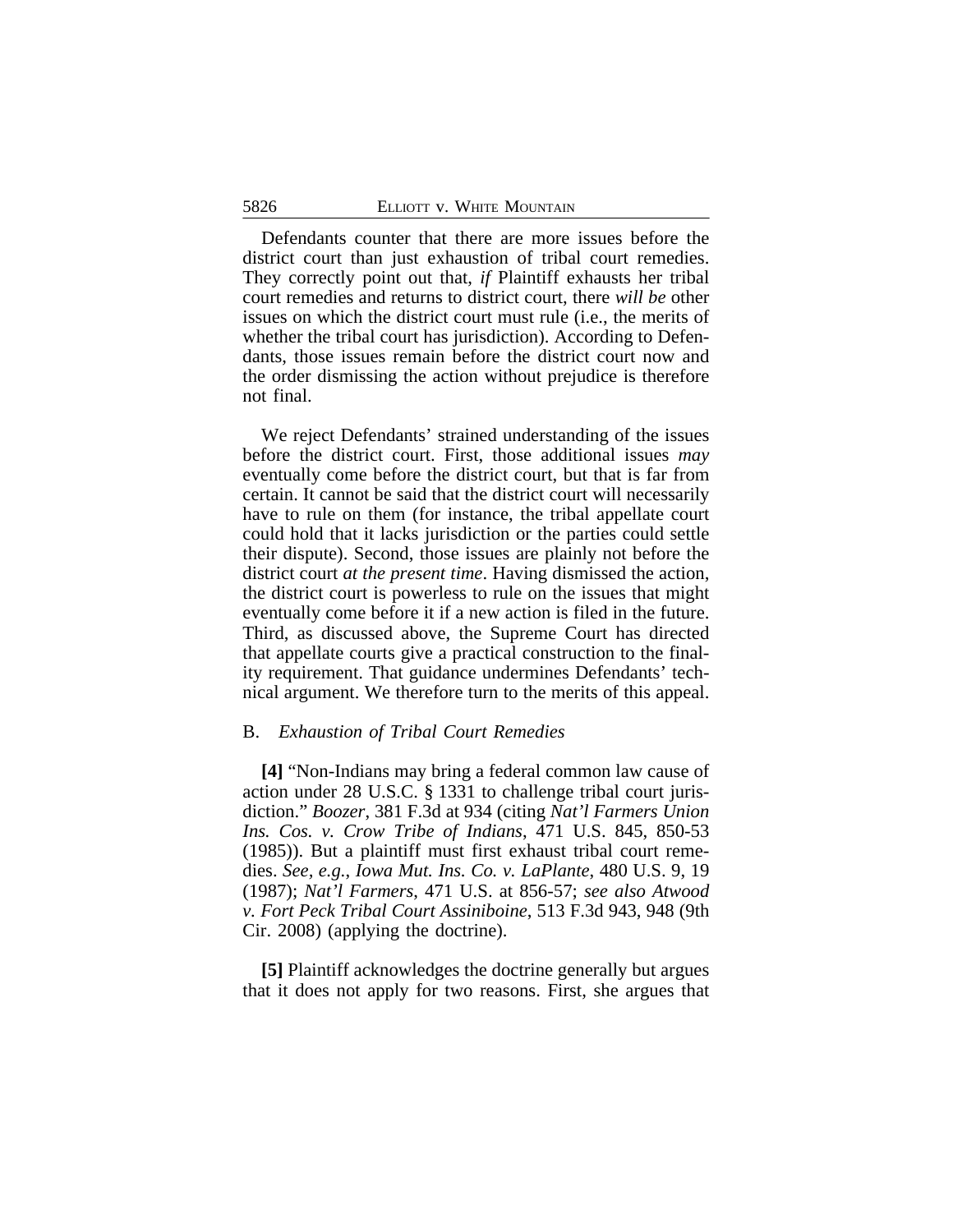she already exhausted her tribal court remedies. In the alternative, she argues that she need not exhaust tribal court remedies because of an exception to the doctrine.

#### 1. *Full Exhaustion of Tribal Court Remedies*

Plaintiff argues that she exhausted her tribal court remedies because she sought—and received—a ruling by the tribal trial court on jurisdiction and because she sought a ruling by the tribal appellate court. Plaintiff argues that exhaustion is complete notwithstanding the fact that the tribal appellate court has not yet ruled on the merits of the jurisdictional issue because it lacks authority to accept interlocutory appeals.

This issue is controlled by *Iowa Mutual*. The relevant facts were identical: "Although the Blackfeet Tribal Code establishes a Court of Appeals, see ch. 11, § 1, it does not allow interlocutory appeals from jurisdictional rulings. Accordingly, appellate review of the Tribal Court's jurisdiction can occur only after a decision on the merits." 480 U.S. at 12. The Court in *Iowa Mutual* held that

[t]he federal policy of promoting tribal selfgovernment encompasses the development of the entire tribal court system, including appellate courts. At a minimum, exhaustion of tribal remedies means that tribal appellate courts must have the opportunity to review the determinations of the lower tribal courts. In this case, the Tribal Court has made an initial determination that it has jurisdiction over the insurance dispute, but Iowa Mutual has not yet obtained appellate review, as provided by the Tribal Code, ch. 1, § 5. Until appellate review is complete, the Blackfeet Tribal Courts have not had a full opportunity to evaluate the claim and federal courts should not intervene.

*Id.* at 16-17.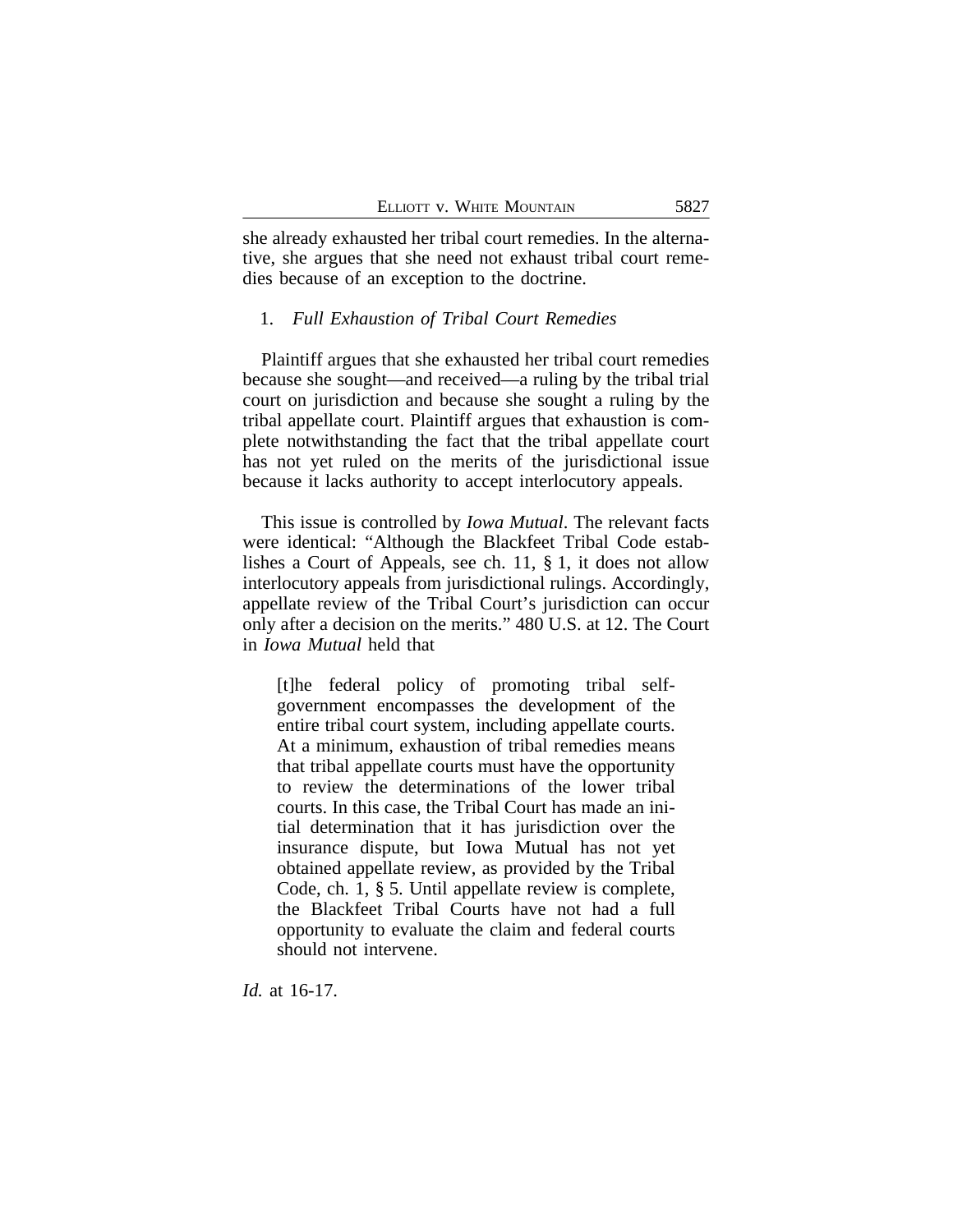**[6]** Plaintiff makes policy arguments as to why the *Iowa Mutual* rule should be different, but she does not, and cannot, cite a case standing for the proposition that the *Iowa Mutual* rule has been overruled.**<sup>4</sup>** We therefore hold that Plaintiff has not exhausted her tribal court remedies.

#### 2. *Exceptions to Exhaustion of Tribal Court Remedies*

**[7]** The Supreme Court has outlined four exceptions to the exhaustion rule: (1) when an assertion of tribal court jurisdiction is "motivated by a desire to harass or is conducted in bad faith"; (2) when the tribal court action is "patently violative of express jurisdictional prohibitions"; (3) when "exhaustion would be futile because of the lack of an adequate opportunity to challenge the [tribal] court's jurisdiction"; and (4) when it is "plain" that tribal court jurisdiction is lacking, so that the exhaustion requirement "would serve no purpose other than delay." *Nevada v. Hicks*, 533 U.S. 353, 369 (2001) (internal quotation marks omitted).

Plaintiff makes brief arguments concerning the first three exceptions, none of which is persuasive. The district court correctly held that there is no evidence of bad faith or harassment in the record. Plaintiff has failed to identify—and the record does not reveal—any "express jurisdictional prohibition[ ]" against tribal court jurisdiction. And, as discussed above, Plaintiff will have an adequate opportunity to challenge the tribal court's jurisdiction in the tribal appellate

**<sup>4</sup>**This court recently held that, if the tribal appellate court has a *discretionary* interlocutory appeals process, that is sufficient for purposes of exhaustion. *See Ford Motor Co. v. Todecheene*, 488 F.3d 1215, 1217 (9th Cir. 2007) (order) ("Ford will be deemed to have exhausted its tribal remedies once the Navajo Nation Supreme Court either resolves the jurisdictional issue or denies a petition for discretionary interlocutory review . . . ." ). That holding has no effect on the situation here, because *Iowa Mutual* controls where the tribal court system lacks *any* jurisdiction over interlocutory appeals.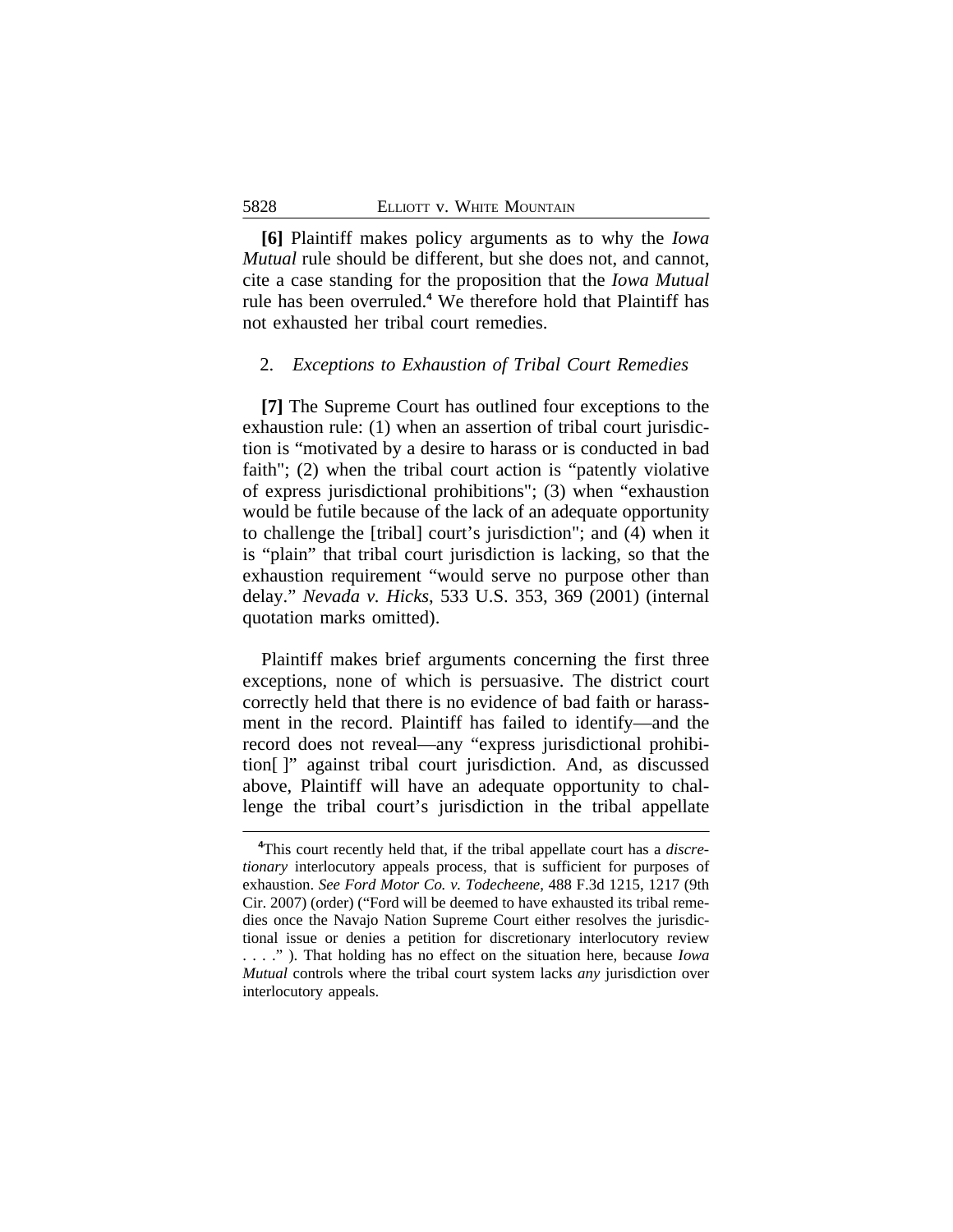court; she simply must wait until trial is complete. Exhaustion therefore is not "futile."

**[8]** We focus on the fourth exception: whether it is "plain" that the tribal court lacks jurisdiction. If "jurisdiction is 'colorable' or 'plausible,' " then the exception does not apply and exhaustion of tribal court remedies is required. *Atwood*, 513 F.3d at 948.

**[9]** In their unique relationship with the United States, Indian tribes retain a certain amount of "inherent sovereign power." *Montana v. United States*, 450 U.S. 544, 565 (1981). But the Supreme Court has "[s]tress[ed] that Indian tribes cannot exercise power inconsistent with their diminished status as sovereigns." *Id.* For example, tribes cannot exercise their inherent *criminal* jurisdiction over nonmembers. *Oliphant v. Suquamish Indian Tribe*, 435 U.S. 191, 212 (1978), *superseded by statute on other grounds as stated in United States v. Lara*, 541 U.S. 193, 205-07 (2004). The question is murkier with respect to the exercise of a tribe's inherent *civil* jurisdiction over nonmembers. Where, as here, the nonmember is a defendant in the tribal court action, "whether tribal courts may exercise jurisdiction over a nonmember defendant may turn on how the claims are related to tribal lands." *Smith v. Salish Kootenai Coll.*, 434 F.3d 1127, 1132 (9th Cir. 2006) (en banc).

We begin our analysis with *Montana*, "the pathmarking case concerning tribal civil authority over nonmembers." *Strate v. A-1 Contractors*, 520 U.S. 438, 445 (1997). In *Montana*, the Supreme Court addressed whether a tribe may regulate hunting and fishing by nonmembers on reservation lands owned in fee by nonmembers ("fee lands"). 450 U.S. at 557. The Court held that civil regulation of nonmembers on fee lands is governed by "the general proposition that the inherent sovereign powers of an Indian tribe do not extend to the activities of nonmembers of the tribe." *Id.* at 565. But it described two exceptions to that general rule: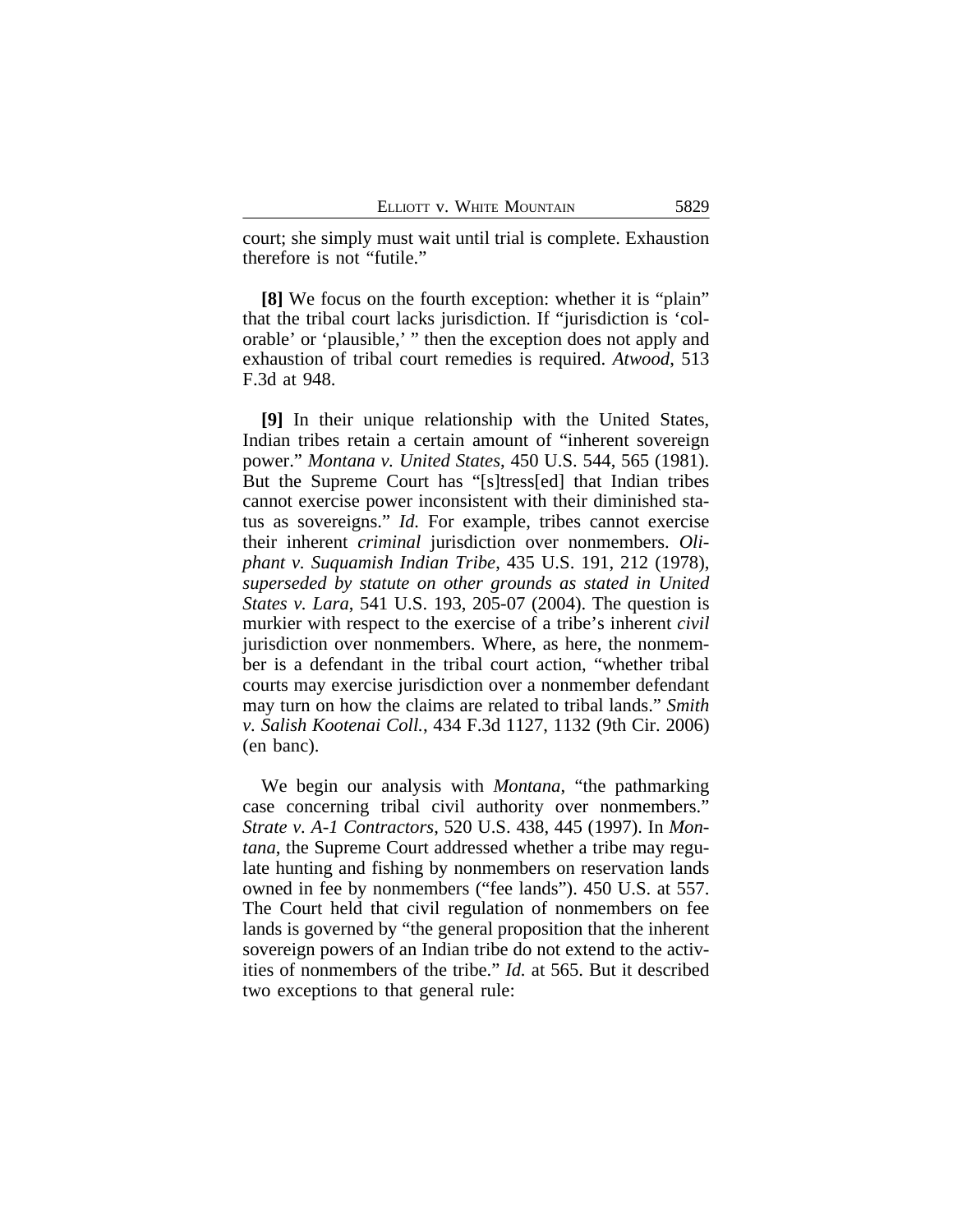To be sure, Indian tribes retain inherent sovereign power to exercise some forms of civil jurisdiction over non-Indians on their reservations, even on non-Indian fee lands. A tribe may regulate, through taxation, licensing, or other means, the activities of nonmembers who enter consensual relationships with the tribe or its members, through commercial dealing, contracts, leases, or other arrangements. A tribe may also retain inherent power to exercise civil authority over the conduct of non-Indians on fee lands within its reservation when that conduct threatens or has some direct effect on the political integrity, the economic security, or the health or welfare of the tribe.

#### *Id.* at 565-66 (citations omitted).

The Court held that neither exception applied to hunting and fishing regulations concerning fee lands. *Id.* at 566. But the Court was clear that such regulation is permissible concerning lands belonging to the tribe:

The Court of Appeals held that the Tribe may prohibit nonmembers from hunting or fishing on land belonging to the Tribe . . . and with this holding we can readily agree. We also agree with the Court of Appeals that if the Tribe permits nonmembers to fish or hunt on such lands, it may condition their entry by charging a fee or establishing bag and creel limits.

### Id. at 557 (citation omitted).

Ownership status of the land also played an important role in the Supreme Court's decision in *Strate*. There, the Court held that tribal courts lack jurisdiction over claims against nonmembers arising out of traffic accidents on a state highway that passes through reservation lands. 520 U.S. at 442. Key to the Court's analysis was its holding that the short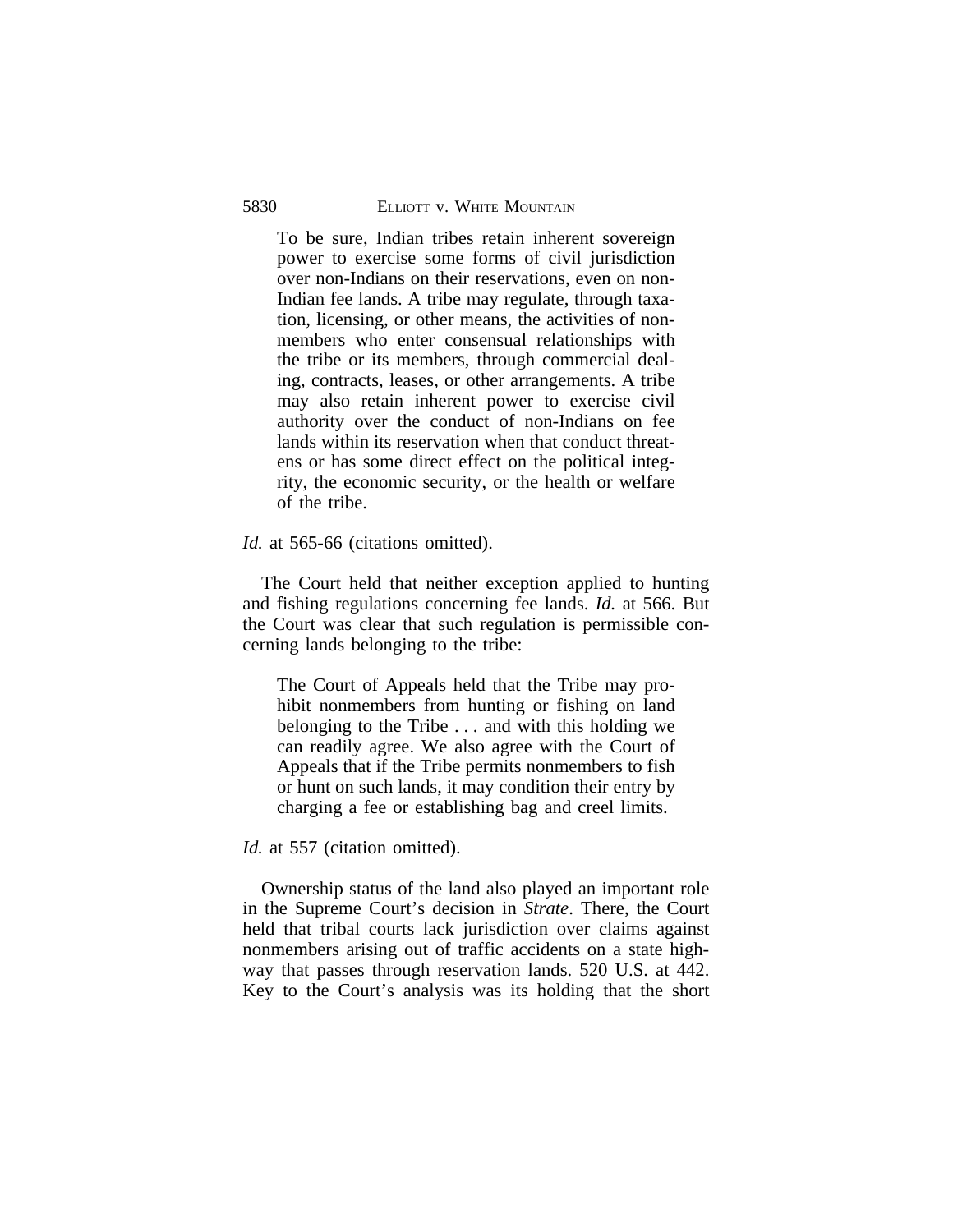stretch of state highway that passed over reservation lands was "equivalent, for nonmember governance purposes, to alienated, non-Indian land." *Id.* at 454 (footnote omitted). The Court noted "that tribes retain considerable control over nonmember conduct on tribal land," *id.*, and expressly declined to consider whether tribal courts would have jurisdiction over accidents occurring on a tribal road, *id.* at 442.

Ownership status of the land is not necessarily dispositive. In *Hicks*, the Supreme Court addressed whether a tribe "can regulate state wardens executing a search warrant for evidence of an off-reservation crime." 533 U.S. at 358. The Court rejected the argument that the tribe has regulatory jurisdiction over nonmembers on reservation lands owned by the tribe simply because of that ownership status: "[T]he existence of tribal ownership is not alone enough to support regulatory jurisdiction over nonmembers." *Id.* at 360. The Court held that the same principles underlying the two *Montana* exceptions also applied to civil regulation of nonmembers on lands owned by the tribe. *Id.* The Court then balanced the tribe's interest in regulating activity by state wardens with the state's interest in investigating off-reservation crimes and held that the state's interest outweighed that of the tribe. *Id.* at 361- 65.

In responding to the concurrence's argument that tribal ownership of the land should have played a larger role in the analysis, the majority stated: "[W]e acknowledge that tribal ownership is a factor in the *Montana* analysis, and a factor significant enough that it may sometimes be dispositive. We simply do not find it dispositive in the present case, when weighed against the State's interest in pursuing offreservation violations of its laws." *Id.* at 370 (alteration, citation, and internal quotation marks omitted).

We have held repeatedly that determining the scope of tribal court jurisdiction is not an easy task. *See, e.g.*, *Smith*, 434 F.3d at 1130 ("Sixteen years ago, we observed that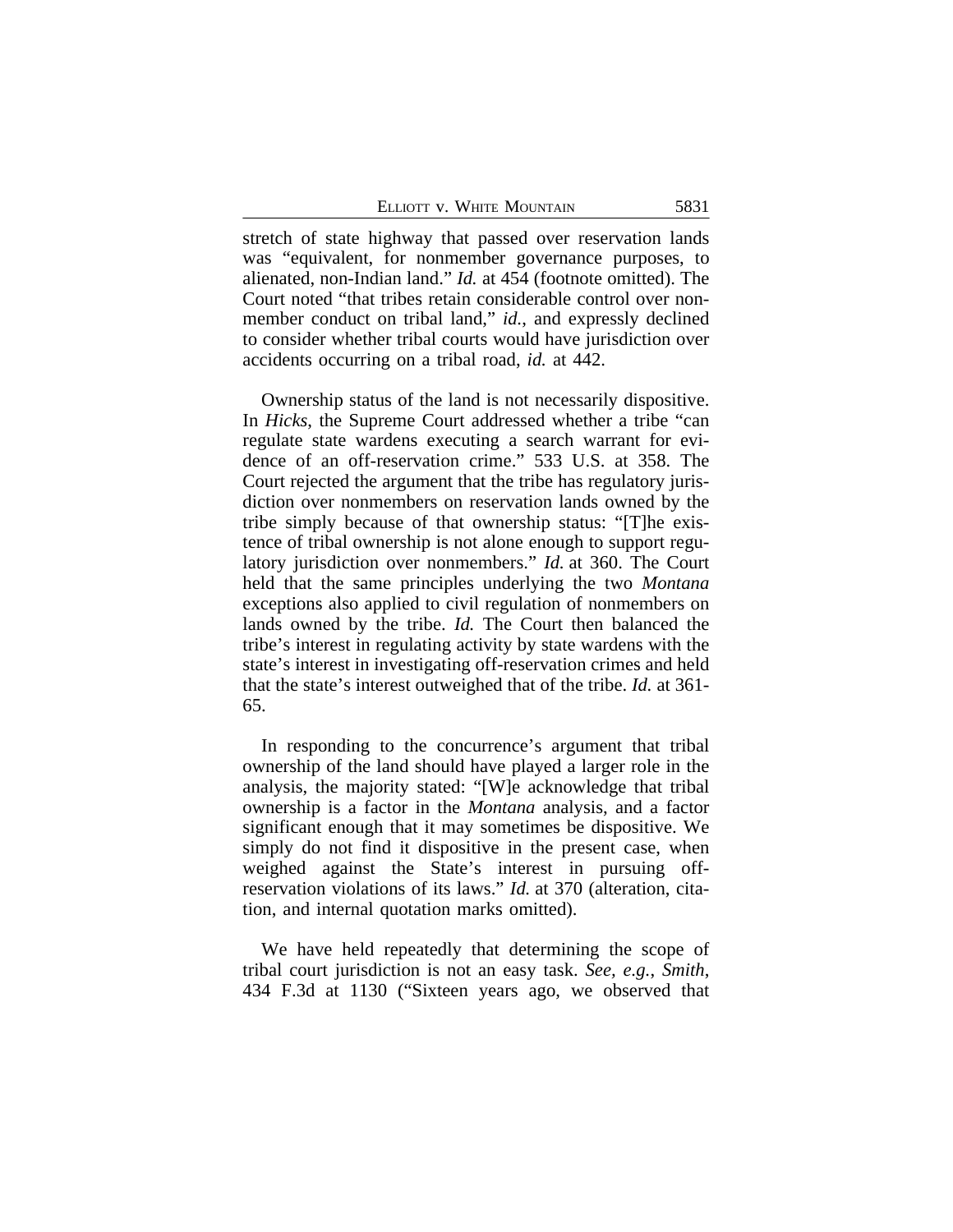'[t]here is no simple test for determining whether tribal court jurisdiction exists.' The statement is no less true today." (alteration in original) (quoting *Stock W., Inc. v. Confederated Tribes of the Colville Reservation*, 873 F.2d 1221, 1228 (9th Cir. 1989))). Here, however, we need not make a definitive determination of whether tribal court jurisdiction exists; we must decide only whether jurisdiction is plausible. *Atwood*, 513 F.3d at 948. We conclude that tribal court jurisdiction is plausible here.

**[10]** The tribe seeks to enforce its regulations that prohibit, among other things, trespassing onto tribal lands, setting a fire without a permit on tribal lands, and destroying natural resources on tribal lands. The Supreme Court has strongly suggested that a tribe may regulate nonmembers' conduct on tribal lands to the extent that the tribe can " 'assert a landowner's right to occupy and exclude.' " *Hicks*, 533 U.S. at 359 (quoting *Strate*, 520 U.S. at 456). The tribal regulations at issue stem from the tribe's "landowner's right to occupy and exclude." Trespass regulations plainly concern a property owner's right to exclude, and regulations prohibiting destruction of natural resources and requiring a fire permit are related to an owner's right to occupy. *See Hicks*, 533 U.S. at 359 (discussing a landowner's right to occupy and exclude); *Strate*, 520 U.S. at 455-56 (same). Accordingly, the tribe's ownership of the land may be dispositive here. *See Hicks*, 533 U.S. at 370 ("[T]ribal ownership is a factor in the *Montana* analysis, and a factor significant enough that it may sometimes be dispositive." (alteration and internal quotation marks omitted)); *id.* at 359 (suggesting strongly that regulations concerning a "landowner's right to occupy and exclude" are permissible against nonmembers).

We reject Plaintiff's argument that the Court's holding in *Hicks* forecloses tribal court jurisdiction. The Court did hold, in *Hicks*, that tribal courts lacked jurisdiction notwithstanding tribal ownership of the land. But the crux of the Court's reasoning was that the state's strong interest in executing its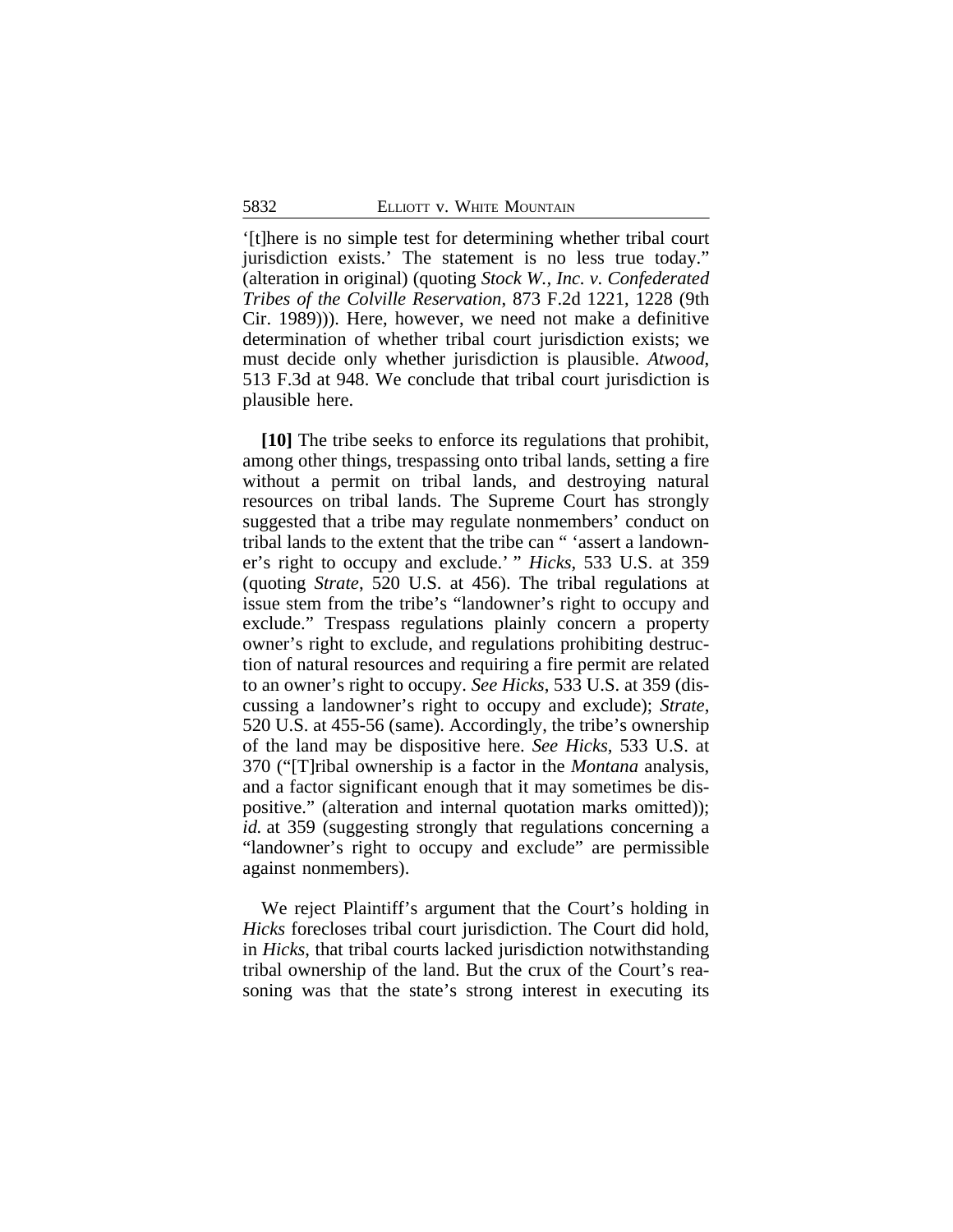| ELLIOTT V. WHITE MOUNTAIN | 5833 |
|---------------------------|------|
|                           |      |

criminal warrants concerning an off-reservation crime outweighed the tribe's interest in regulating the activities of "state wardens." *Id.* at 370. The Court expressly stated that its "holding in this case is limited to the question of tribal-court jurisdiction over state officers enforcing state law. We leave open the question of tribal-court jurisdiction over nonmember defendants in general." *Id.* at 358 n.2. Here, of course, Plaintiff cannot assert any state interest to be balanced against the tribe's strong interest in enforcing its regulations governing trespass, prevention of forest fires, and preservation of its natural resources.

**[11]** Furthermore, the tribe makes a compelling argument that the regulations at issue are intended to secure the tribe's political and economic well-being, particularly in light of the result of the alleged violations of those regulations in this very case: the destruction of millions of dollars of the tribe's natural resources. *See Montana*, 450 U.S. at 566 ("A tribe may also retain inherent power to exercise civil authority over the conduct of non-Indians on fee lands within its reservation when that conduct threatens or has some direct effect on the political integrity, the economic security, or the health or welfare of the tribe."). Accordingly, even if we applied the two *Montana* exceptions without regard to the Supreme Court's instruction that ownership of the land may be dispositive in some cases, we reach the same conclusion: In the circumstances of this case, we cannot say that the tribal court plainly lacks jurisdiction.**<sup>5</sup>**

**<sup>5</sup>** It is an open question whether a tribe's adjudicative authority is equal to its regulatory authority. *Hicks*, 533 U.S. at 358. It is possible, therefore, that the tribe may have authority to regulate a nonmember's trespass and destruction of natural resources yet lack authority to hale the nonmember into tribal court. That possibility does not affect our conclusion that tribal court jurisdiction is *plausible*. We need not, and do not, resolve the open question whether tribal courts have jurisdiction to the same extent that a tribe may regulate nonmember activity.